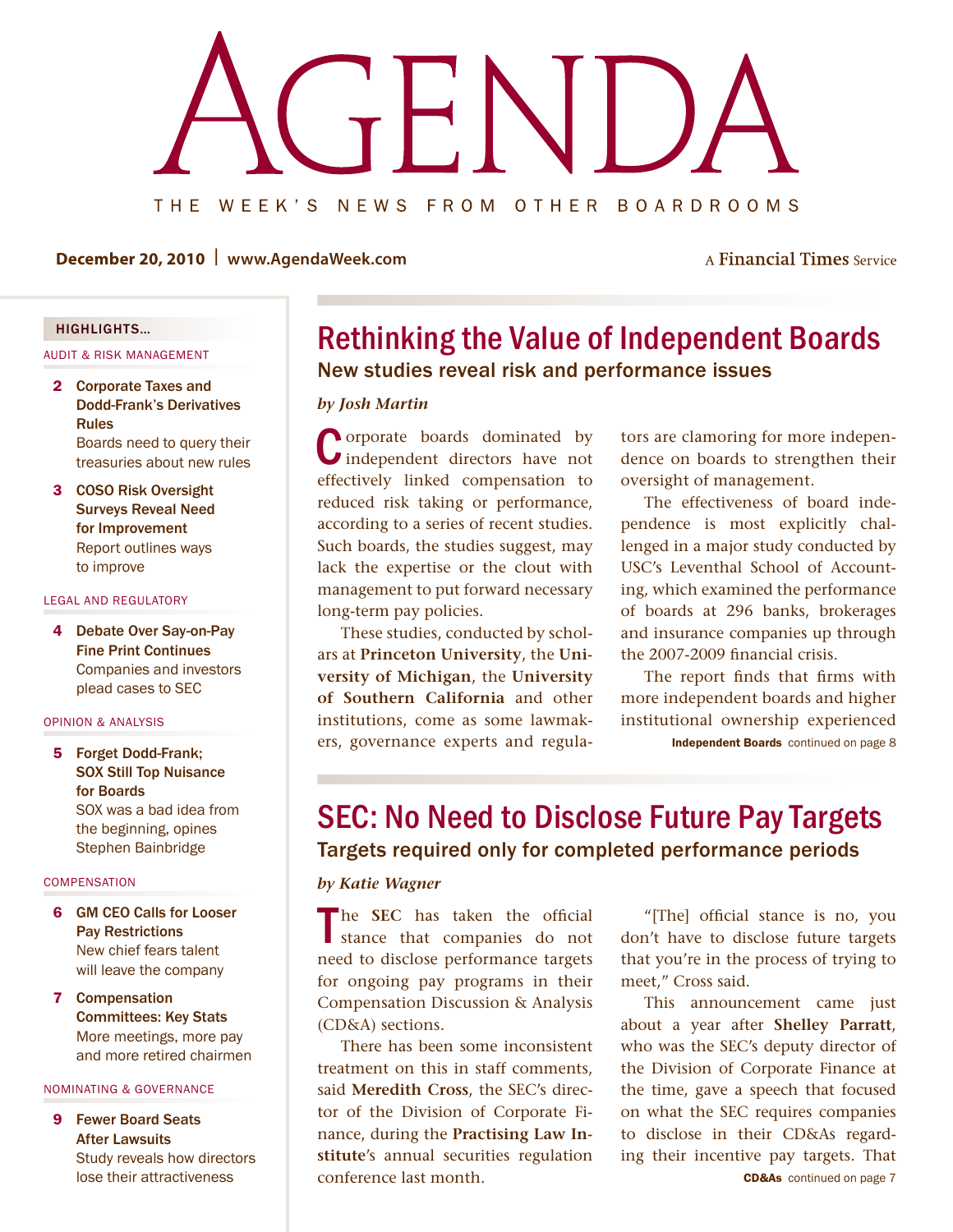## <span id="page-1-0"></span>A last minute addition could have large effect on tax treatment Corporate Taxes and Dodd-Frank's Derivatives Rules

#### *by Katie Wagner*

The Dodd-Frank Act could have<br>surprising and unfavorable tax consequences for many corporations. The new law provides for entirely new treatment of over-thecounter derivatives, in that it requires most of them to be cleared and traded on exchanges like **Nymex** and **CME**.

Corporations that used over-thecounter derivatives in the past received ordinary tax treatment on the income flows from those agreements, meaning that gains were considered to be income and losses were deducted from income for tax purposes.

Boards may need to make sure that their treasury and tax departments are aware of which derivatives will be required to be traded on exchanges that previously were not and how any new tax treatment for those derivatives will impact their companies.

Now that most over-the-counter derivatives are required to be traded on exchanges, the expectation is that almost all such derivatives will be subject to the same tax treatment as other exchange-traded derivatives. Generally, the tax treatment for exchange-traded derivatives has been less favorable for corporations than the tax treatment of overthe-counter derivatives. Corporate America is still waiting for the **IRS** to issue guidance on the act.

"Even without Dodd-Frank, one of my clients lost hundreds of millions of dollars in capital losses because its management wasn't aware of the tax implications of its derivatives activities," says **Viva Hammer**, a partner at **KPMG** in Washington

and formerly associate tax legislative counsel in the Office of Tax Policy at the **Treasury Department**.

"Shifting over-the-counter derivatives to being cleared and traded on public exchanges would generally be a bad thing for corporations, for two reasons," says Hammer. "First, because exchange-traded derivatives must be marked to market at yearend for tax purposes. This means that there will be lots of losses and gains and the losses may outweigh the gains by a large amount because derivatives are highly volatile.

"Additionally, when derivatives are traded on exchanges, they receive capital treatment. Corpora-

## **Derivatives** Dodd-Frank Exempts From 1256 Mark-to-Market Tax Treatment

## The Problem: The Act Fails to Define These Terms

## List of Exempt Derivatives:

- any securities futures contract or option on such a contract unless such contract or option is a dealer securities futures contract; or
- any interest rate swap, currency swap, basis swap, interest rate cap, interest rate floor, commodity swap, equity swap, equity index swap, credit default swap, or similar agreement.

*Source: Dodd-Frank Act*

tions do not like capital treatment in general because capital losses cannot be offset against ordinary income."

Another challenge that corporations will face as a result of Dodd-Frank is to determine which of their derivatives will be subject to the IRS's Section 1256 rules.

Thanks to some ambiguous terms included in the last page of Dodd-Frank, this will not be an easy task. That is because on that page Dodd-Frank exempted a list of swaps and other contracts from the markto-market rules provided in Section 1256. But the act does not define the individual kinds of exchange-traded derivatives that will be exempt (please see sidebar).

Some of these terms, which were pulled from IRS tax regulations, also are defined in another part of Dodd-Frank. But **Steven Rosenthal**, a partner with **Ropes & Gray**, says this may be a coincidence, because the last page of Dodd-Frank was put together just hours before the bill was passed by Congress.

Fortunately, the IRS just added "guidance on the application of [Section] 1256 to certain derivative contracts" to its annual business plan for the 2010-2011 period. Additionally, the "Treasury Department is supposed to be writing rules explaining what the last page of Dodd-Frank means, and they're waiting for people to write comments to them on this," says Hammer.  $\blacksquare$ 

**Katie Wagner** (212-542-1243 or kwagner@AgendaWeek.com) covers executive compensation and audit committees.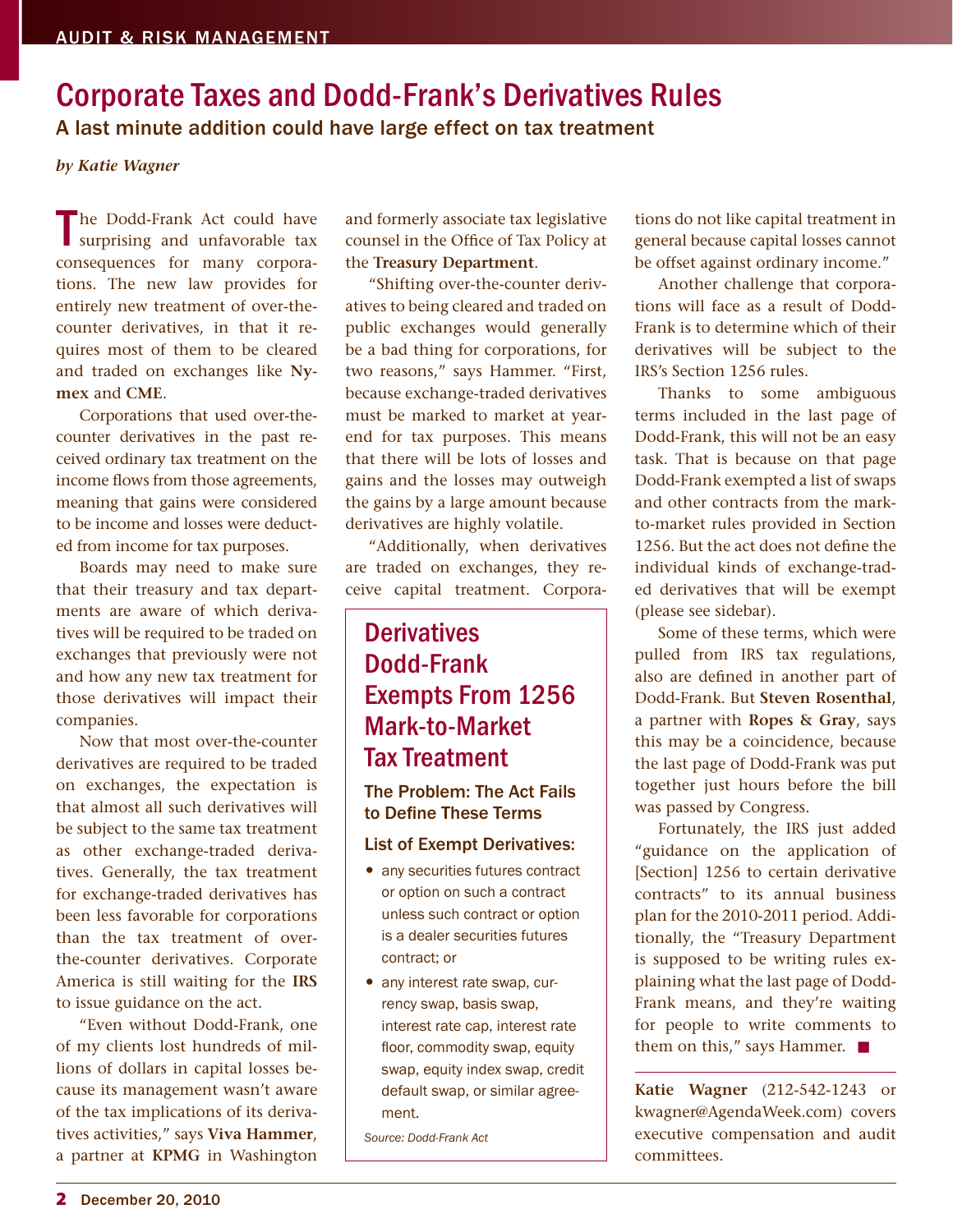## <span id="page-2-0"></span>COSO Risk Oversight Surveys Reveal Need for Improvement

Directors are split on their views; corporate risk officers are pessimistic

## *by Marc Hogan*

Many companies have room for improvement when it comes to identifying and addressing risks. That's the key takeaway from a pair of recent surveys commissioned by **COSO**, formally known as the Committee of Sponsoring Organizations of the Treadway Commission.

One survey, conducted jointly with consulting firm **Protiviti**, finds that directors are split on the current state of their boards' risk oversight practices. The other shows that management-level risk leaders hold a more pessimistic view of their companies' underlying risk management processes.

Of more than 200 board members who responded to Protiviti's online questionnaire in the third quarter of 2010, 53% identified the board's risk oversight process as either "effective" or "highly effective." But 71% of respondents noted that their boards are not formally executing "mature and robust" risk oversight processes.

More than half of the director survey's respondents served on boards of public rather than private companies. The results among public company directors were slightly more positive, especially among those from larger organizations. For instance, 59% of public company respondents indicated that their risk oversight processes are either "effective" or "highly effective," and 65% of respondents from public companies with annual revenue greater than \$1 billion did so.

Among public company respondents, as with respondents overall, 71% said their boards are not formally executing "mature and robust" risk oversight processes. Directors from the financial services industry expressed a higher level of confidence, with only 50% of public company respondents saying their boards are failing to formally execute "mature and robust" risk oversight processes. Among nonfinancial organizations, 78% of public company respondents said their boards are failing to do so.

## 6 Ways for Boards to Improve Risk Oversight

- 1. Establish a more formal procedure for monitoring key risks.
- 2. Look for chances to make the risk reporting process more efficient.
- 3. Raise the frequency of reporting based on company's risk profile
- 4. Check at least once a year if changes to business environment have altered the assumptions and risks underlying strategy.
- 5. Establish a more structured procedure surrounding boardmanagement dialogue on the company's risk appetite.
- 6. Incorporate questions relating to risk oversight into boards' own performance evaluations.

#### *Source: Protiviti*

The gap between the many directors who consider their board risk oversight process "effective" and the few who consider the same processes "mature and robust" could boil down to confusion over what "mature and robust" means, Protiviti acknowledges in a report on its findings. "What is a more robust and mature process?" the firm writes. "Generally it is one that is repeatable over time, well-defined, supported by rigorous methodology and analytical frameworks and applied periodically over time as opposed to on an 'as needed' basis."

For the second recent COSO survey, **North Carolina State University**'s Enterprise Risk Management Initiative this summer polled executives who were either leading or knowledgeable about their companies' ERM processes. Of 460 respondents, 37% identified themselves as internal audit heads and 23% as CFOs, followed by chief risk officer (12%), controller (10%) and board member (6%). Forty-one percent of respondents were from public companies. NCSU's ERM Initiative says the results for public companies are "mostly similar" to the results of the full sample.

Those results indicate companies' risk management processes may be less thorough than board members would hope. Nearly 60% of NCSU's respondents said their risk tracking is mostly informal or only conducted within individual silos rather than enterprise-wide. Just 28% of respondents identified their present phase of ERM implementation as "systematic, robust and repeatable" with regular reporting to the board. Meanwhile, 35% said they are either "not at all satisfied" or "minimally" satisfied with how they report key risk indicators to senior executives.  $\blacksquare$ 

**Marc Hogan** (212-542-1221 or mhogan@AgendaWeek.com) is *Agenda*'s news analyst.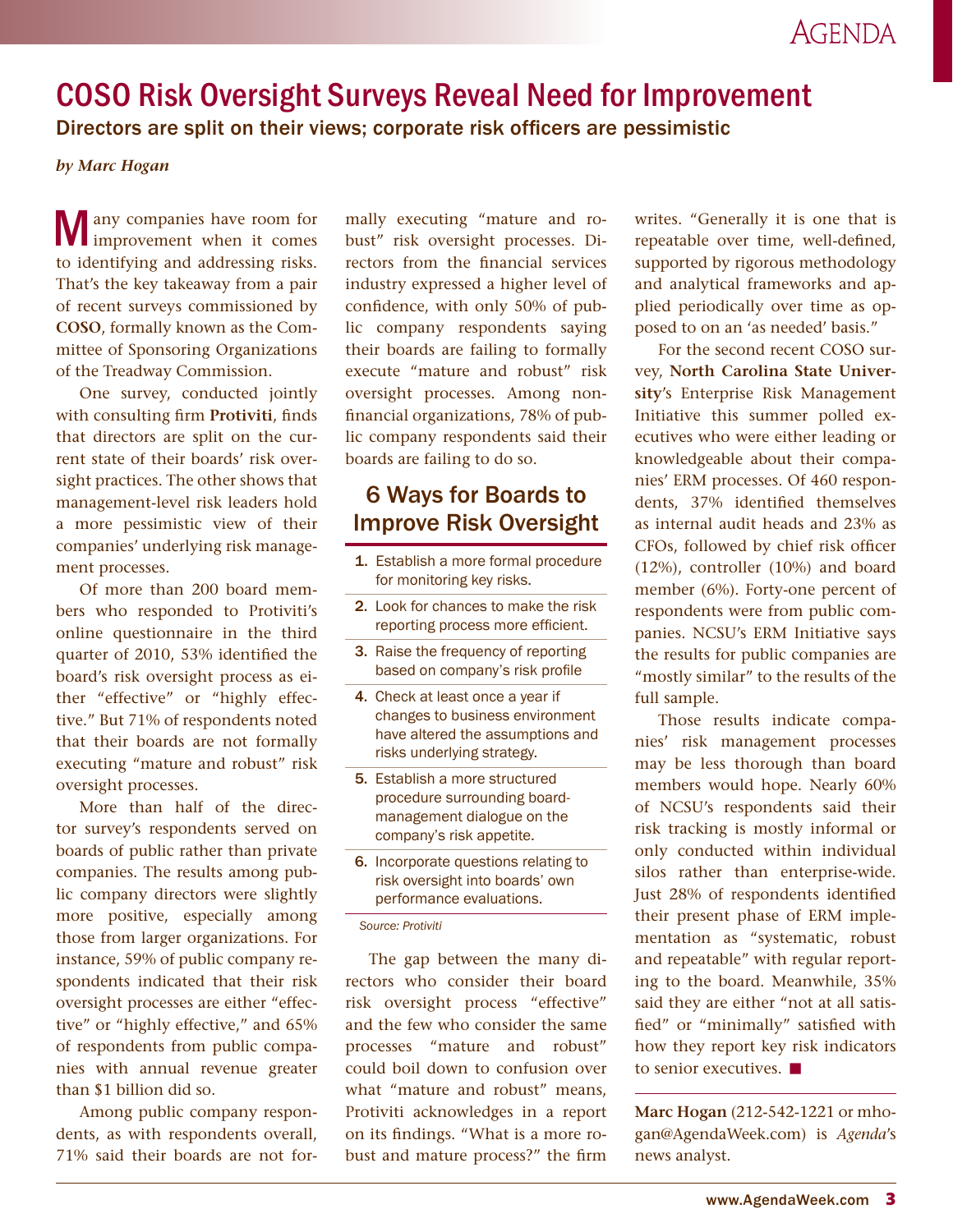## <span id="page-3-0"></span>legal and regulatory

Eduardo Llull Managing Editor

Kristin Gribben Associate Editor

Tony Chapelle Senior Reporter

Josh Martin Senior Reporter

Amanda Gerut Senior Reporter

Katie Wagner Reporter

Marc Hogan News Analyst

Jonathan E. Braunstein Interactive Editor

Greg Shulas Opinion Editor

Andrew Willmott Group Managing Editor

Gavin Daly Managing Director and Executive Editor

David Blanke Managing Director and CFO

Jenny Spaulding Art Director

Egon Smullyan Director of Circulation

Kate Ventricelli Director of Sales

Grail Jennings Director of Subscriber Management

Agenda is an independent general circulation weekly newsletter published by Money-Media Inc. Subscriptions are available to corporations. This provides delivery to each board member and to those who work closely with them. Please contact Kate Ventricelli at 212-542-1262 for subscription information.

Please send correspondence to Agenda at Money-Media Inc. 1430 Broadway, 12th floor New York, NY 10018 Phone: 212-542-1200 Fax: 212-616.3882 E-mail: editor@AgendaWeek.com Website: www.AgendaWeek.com

COPYRIGHT NOTICE: No part of this publication may be copied, photocopied or duplicated in any form or by any means without the prior written consent of Money-Media Inc. Copying of this publication is a violation of the federal copyright law. Violators are subject to criminal penalties, as well as substantial monetary damages. The phrase "Agenda" is patent-pending with the U.S. Patent Office. Copyright 2010 Money-Media Inc. All rights reserved.

To purchase a reprint of an Agenda article please contact Grail Jennings at 212-542-1202.

## Companies want fewer requirements, investors want more Debate Over Say-on-Pay Fine Print Continues

#### *by Marc Hogan*

**Comments on the SEC's proposed say**on-pay rules indicate little controversy, in contrast with the fight over proxy access, but investors and corporate advocates differ on certain key details.

SEC officials have said they want to see final rules approved before 2011, *ISS Governance Weekly* reports.

The rules implement the Dodd-Frank Act's mandates on shareholder advisory votes on executive compensation, sayon-pay vote frequency and golden parachutes.

Based on a sampling published by *ISS Governance Weekly*, the more than 60 comments received by the SEC on its sayon-pay rules fall along familiar lines, with corporate representatives generally arguing for fewer formal requirements and investors typically seeking expanded requirements.

For one example, British investors **Railpen Investments** and the **Universities Superannuation Scheme** recommend that the SEC force companies to take pay-related questions in a conference call or online forum prior to their proxy voting deadlines.

A big area of difference between investors and issuers concerns whether companies should be allowed to omit shareholder proposals that seek a different frequency for future pay votes. The proposed rules would allow companies to  $\alpha$  just that  $\alpha$  if they approve the payvote frequency preferred by a plurality of shareholders.

Dodd-Frank forces companies to hold votes on pay-vote frequency every six years.

**Afscme**, **Walden Asset Management** and the **Social Investment Forum** urge the SEC to allow shareholders to voice their opinions on frequency more often

than every six years if warranted.

"Significant changes can occur in a company's compensation practices during a six-year period, and such changes could affect shareholders' views regarding the desirable frequency of [say on pay] votes," Afscme writes.

Corporate advocates oppose such votes, which the NACD calls "disruptive." Eaton finds "no compelling justification" for an additional vote where a company already conforms to the wishes of a plurality of shareholders.

**Boeing** cautions that permitting shareholder proposals on frequency after a "material" change in pay policies would require the SEC to wade through heaps of no-action letters to determine which changes are material.

Boeing also says the SEC should allow companies to be flexible in interpreting frequency-vote results. "For example, if shareholders' preference is split 34% for an annual vote and 33% each for a biennial and triennial vote, an issuer may determine that a biennial vote best reflects overall shareholder preference," the company writes.

Other areas where corporate representatives and investors take opposing views include whether companies should be allowed to omit similar shareholder proposals and whether companies should have to address whether they considered previous shareholder votes on compensation.

According to *ISS Governance Weekly*, comments show broad agreement that the SEC should not mandate specific language for advisory vote proposals.  $\square$ 

**Marc Hogan** (212-542-1221 or mhogan@ AgendaWeek.com) is *Agenda*'s news analyst.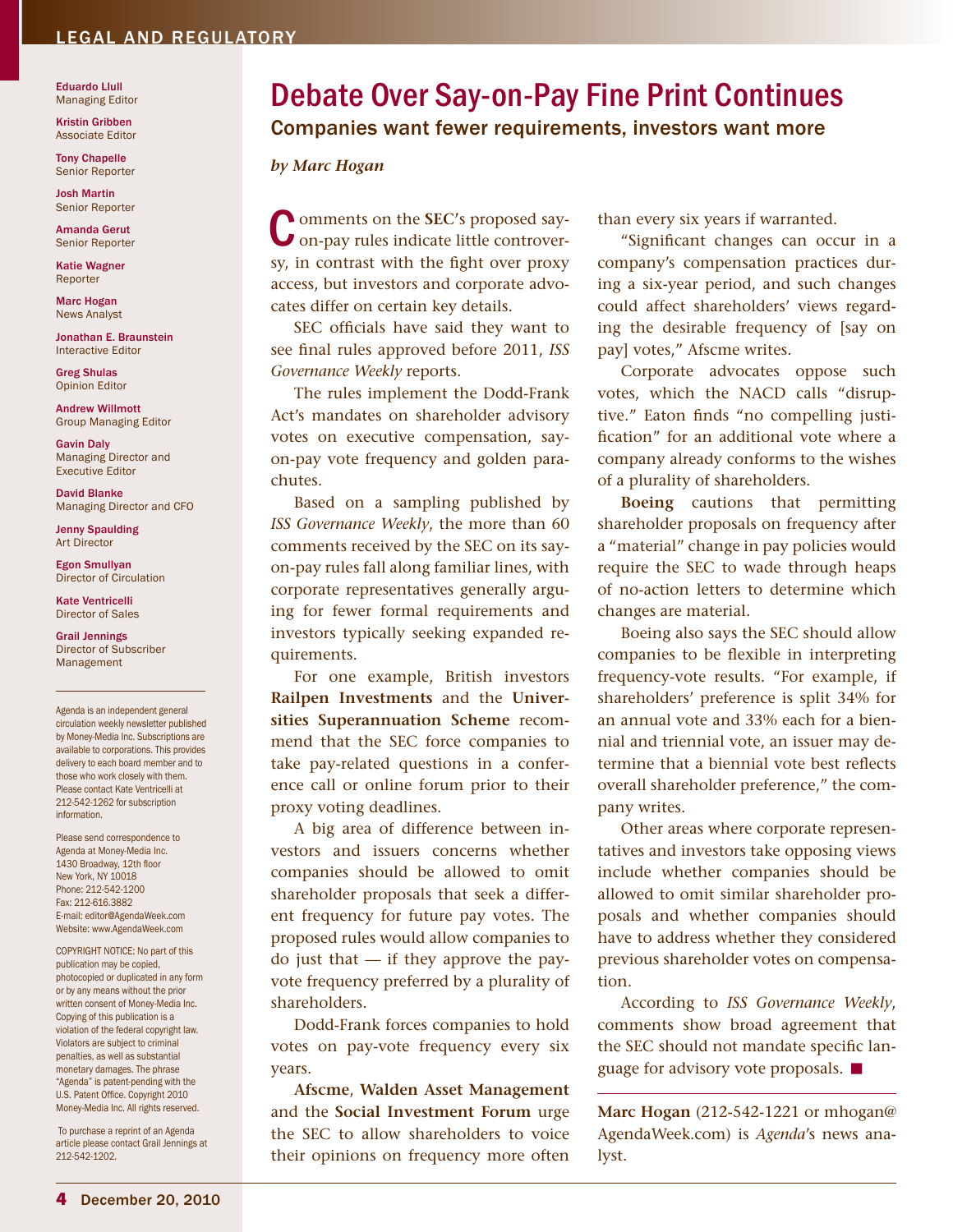## <span id="page-4-0"></span>Forget Dodd-Frank; SOX Still Top Nuisance for Boards Dodd-Frank corporate governance provisions are comparatively moderate

*by Stephen Bainbridge*

**Stephen Bainbridge** *is the William D. Warren Professor of Law at* **UCLA***, where he holds a seminar on corporate governance.*

U.S. capital markets are becom-ing less competitive globally. Foreign companies long present in the U.S. are delisting from U.S. stock markets.

It's generally agreed that the growing maturity and liquidity of overseas market fuels this trend. But I believe the critical factor is the disproportionate growth of U.S. regulatory compliance costs and liability risks relative to other markets. The main culprit behind this development is not the Dodd-Frank Act; it goes by the familiar acronym of SOX. Why is this?

First, even though the Dodd-Frank Act is a much larger act than the Sarbanes-Oxley Act, it ended up having a relatively modest number of corporate governance provisions.

Second, we don't know yet what the costs of Dodd-Frank's provisions will be, because most of them haven't kicked in yet. In contrast, we know a lot about SOX's costs and the adverse impact of those costs.

SOX Section 404 is the poster child for excess regulatory compliance costs. And, unfortunately, the evidence is clear that many 404 costs turned out to be not one-time start-up costs, but reoccurring annual expenses.

There's also very little doubt that the costs outweigh the benefits. SOX discouraged privately held corporations from going public. Start-up companies opted for financing from

private-equity firms, rather than using an IPO to raise money from the capital markets. Consider how the post-SOX period saw the declining share of U.S. markets in such transactions as global IPOs, and the trend for both foreign and U.S. firms to exit the public U.S. capital markets.

## "[N]o cure in sight for the corporate governance aspects of the American Illness."

Worse yet, 404 costs proved curiously resistant to scaling and can adversely impact small companies. Just take the extra cost small companies have had to pay directors, due to their increased responsibilities. Director compensation at small firms increased from \$5.91 paid to non-employee directors on every \$1,000 in sales in the pre-SOX period to \$9.76 on every \$1,000 in sales in the post-SOX period. In contrast, large firms incurred 13 cents in director cash compensation per \$1,000 in sales in the pre-SOX period, which increased only to 15 cents in the post-SOX period.

Likewise, companies with annual sales of less than \$250 million incurred \$1.56 million in external resource costs to comply with Section 404. In contrast, firms with annual sales of \$1 billion to \$2 billion incurred an average of \$2.4 million in such costs.

And while Section 404 gets 99% of the attention, the certification requirements in Sections 302 and 906 significantly increase the regulatory burden on the CEO and CFO. In turn, because best practice requires the assistance of other corporate executives, much of the top management team's time is devoted to preparing these certifications instead of conducting business. In addition, the heightened liability exposure created by these sections increases the risks to which these executives are subject, for which they will demand compensation.

This is an example of what academic **Larry Ribstein** called a bubble law. This concept touches on the three recurring problems with federal responses to the bursting of a stock market bubble. First, federal bubble laws tend to be enacted in a climate of political pressure that does not facilitate a careful costs and benefits analysis. Second, federal bubble laws tend to be driven by populist anti-corporate emotions. Finally, they are often derived from prepackaged proposals advocated by policy entrepreneurs skeptical of corporations.

Federal bubble laws tend to make corporate governance less effective and more costly. Some relief can come when lawmakers begin to see the unintended consequences of their policies. This was seen when Congress used the Dodd-Frank Act to provide Section 404 relief for small reporting companies. But the overall trend in the past century has been for each crisis to result in government expansion. The unfortunate conclusion thus seems to be that there is no cure in sight for the corporate governance aspects of the American Illness.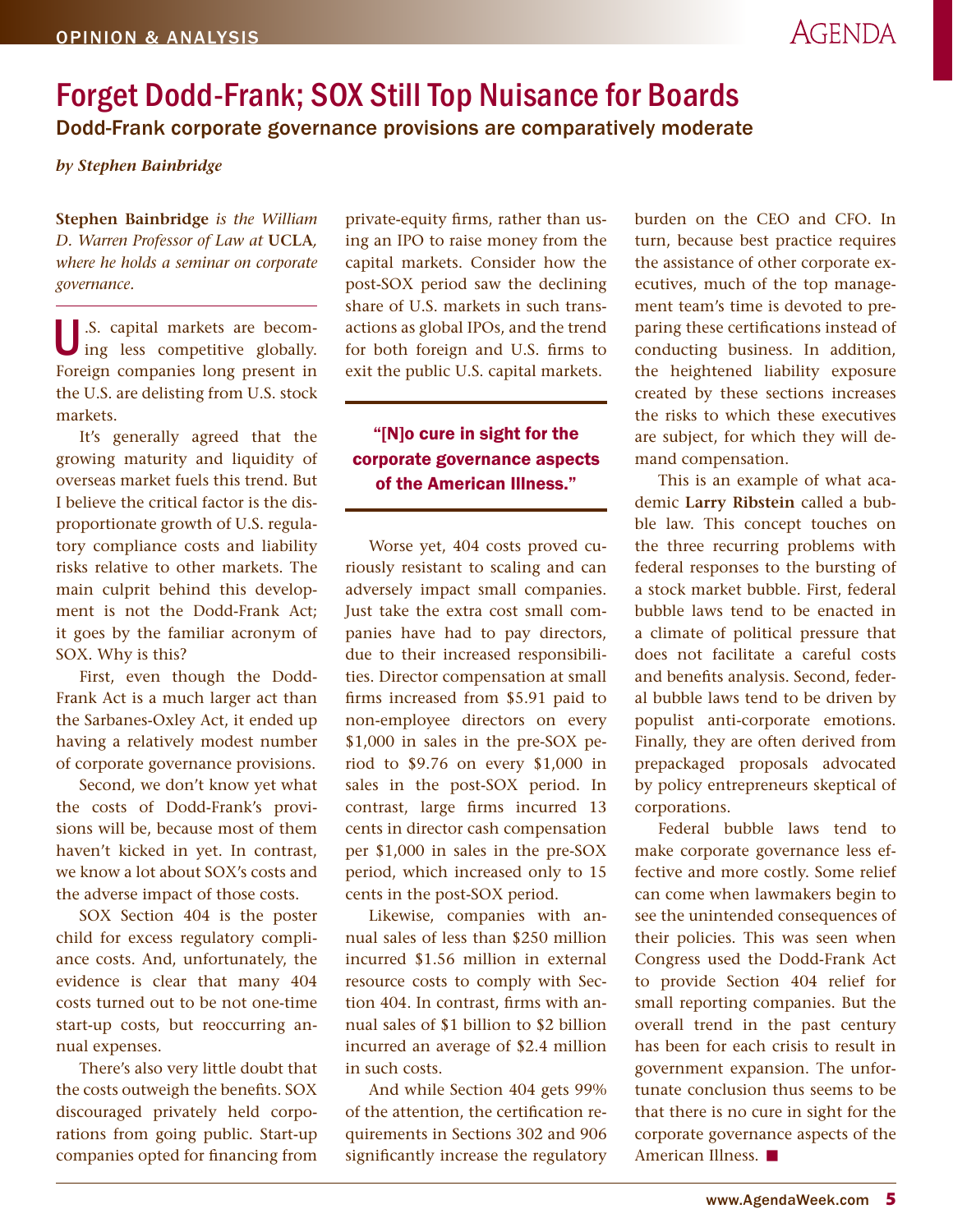## <span id="page-5-0"></span>GM CEO Calls for Looser Pay Restrictions Comp Intelligence

General Motors CEO Dan Akerson said earlier this month he would like the Obama administration to ease executive pay restrictions on the company following an initial public offering that slashed the government's GM holdings. So the *Detroit Free Press* reports.

In remarks at the Economic Club of Washington, Akerson expressed concerns about losing quality executives to rivals. He declined to name potential departures or specify what action he wants from the Treasury Department, according to the *Free Press*.

GM and other companies that accepted bailout money under the Troubled Asset Relief Program are subject to stringent pay requirements. While \$50 billion in bailout money went to GM, the government's position in the company fell by roughly \$23 billion thanks to November's IPO, the *Free Press* notes.

Treasury spokesman Mark Paustenbach tells the *Free Press* that it's common for the department's acting special master for executive compensation, Pat Geoghegan, to receive these kinds of requests.

In other compensation matters, Akerson said 2011 will bring no increases in base salaries for GM salaried employees, according to the *Free Press*.

Akerson stepped into GM's top role in August. His government-approved compensation package awarded him \$9 million. David Rubenstein, who worked with Akerson when both were managing directors at the Carlyle Group, introduced his former colleague at the event and said Akerson could have earned a lot more, according to the *Free Press*.

Morgan Stanley Readies Pay Cuts: Sources Plan comes as court dismisses suit claiming firm overpaid

*by Marc Hogan*

M**organ Stanley** is preparing to lower the compensation of many top executives in an attempt to shrink the company's overall payout, *The New York Times* reports, citing "people with knowledge of the plan."

In February, Morgan Stanley CEO **James Gorman** responded to shareholder criticisms about lofty pay at the company by pledging to lower its compensation totals. Now the bank is looking to cut executive pay rather than cut jobs, the *Times'* sources say.

Speaking on condition of anonymity, the sources tell the *Times* that Gorman has been saying internally that reducing pay for some now will help the company later. According to the sources, Gorman has called 2010 "the year of differentiation": Employees in divisions that performed strongly, such as equities, will get solid bonuses, while employees in divisions that performed less well, such as fixed-income, might receive lower payouts.

A Morgan Stanley spokeswoman tells the *Times*, "Our long-term success depends on retaining the best people, and we are committed to paying competitively."

**Michael S. Levine**, a portfolio manager at **OppenheimerFunds**, tells the *Times* that Morgan Stanley has been confronting challenges. Levine's firm owns 1.5 million shares in Morgan Stanley.

"The stock performance between Morgan Stanley and **Goldman Sachs** started to diverge in September and has yet to reverse, showing that the market remains impatient with Morgan on a number of issues, including compensation," he said.

The **New York State Supreme Court** last week dismissed a shareholder lawsuit that claimed that Morgan Stanley had overcompensated its employees in the past few years, Bloomberg reports. Filed by the **Security Police and Fire Professionals of America Fund**, among other shareholders, the complaint called employee payouts for 2006, 2007 and 2009 "unconscionable" in light of the company's financial results, among them its use of government bailout funds.

In a Dec. 10 ruling, New York State Supreme Court Justice **Shirley Werner Kornreich** points to the requirement that shareholders must issue a demand to the board before suing or else prove that such a demand would be futile. The "complaint fails to show" that a demand on Morgan Stanley directors "would be futile," Kornreich ruled, adding, "There is no reasonable doubt that the respective board approvals were not a valid exercise of business judgment." $\blacksquare$ 

**Marc Hogan** (212-542-1221 or mhogan@AgendaWeek.com) is *Agenda*'s news analyst.

#### Happy Holidays!

Agenda will not publish an issue next week due to the holidays. Our next issue will come out on Jan. 3.

*— Marc Hogan*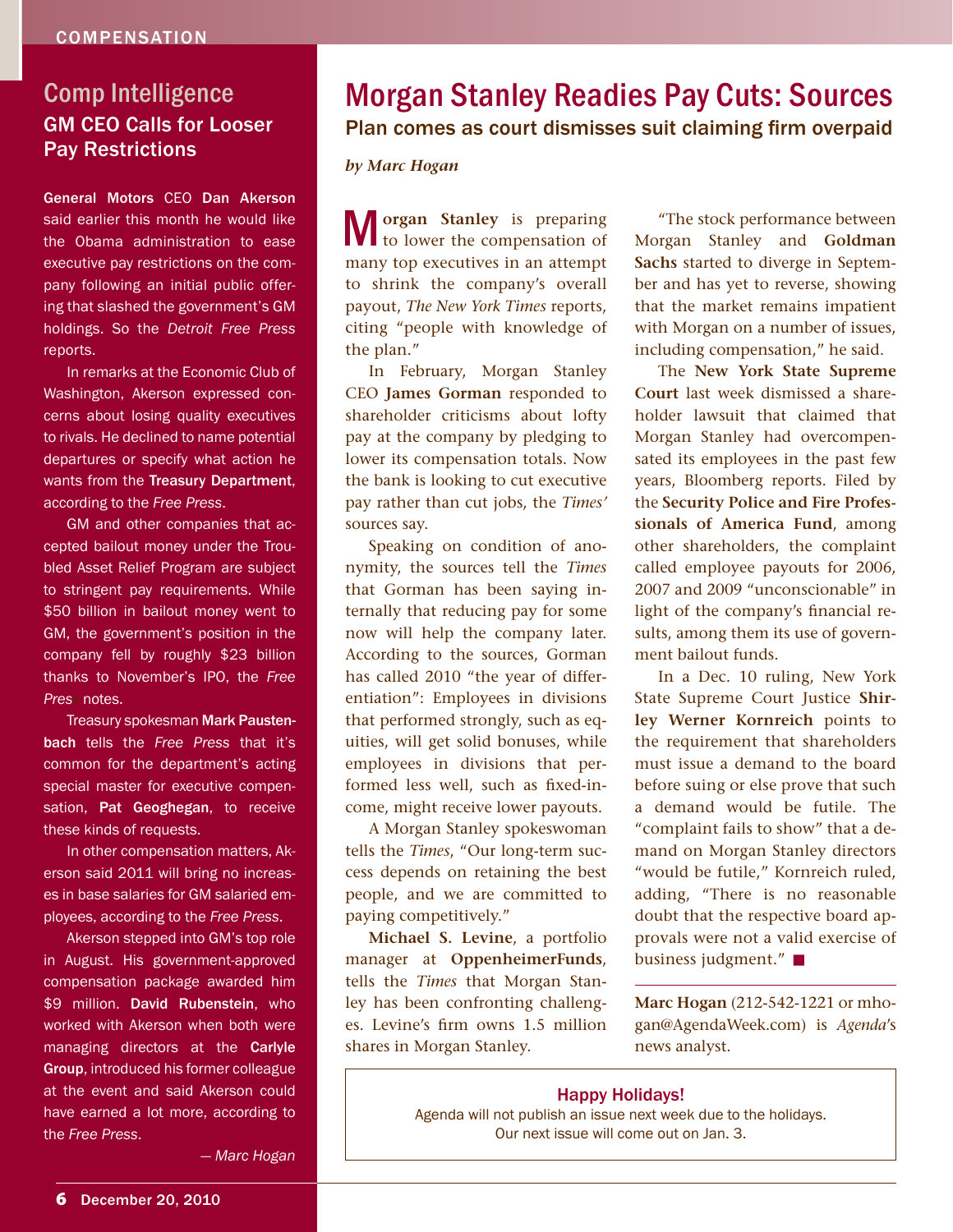## **AGENDA**

<span id="page-6-0"></span>

speech did not specifically address whether boards needed to be revealing current and future performance targets.

There has been some confusion about whether Regulation S-K, which is the SEC's general list of disclosure items, requires disclosure of targets for ongoing performance periods, according to some compensation attorneys.

"[Regulation S-K] says you have to disclose targets unless they are competitively harmful, and people were saying it's competitively harmful to tell the Street what your targets are that you are in the process of trying to meet," says **Laura Thatcher**, the leader of **Alston & Bird**'s executive compensation practice.

At the same time, the SEC was more lenient about requiring companies to disclose targets for current or future periods than for past performance periods, Thatcher says.

Cross' announcement provided needed clarity for boards in determining what to include in their

**CD&As** [continued from page 1](#page-0-0)  $CD\&As$ , several compensation attor- rics,'" she adds. neys say.

> The disclosure of future-year performance targets under multi-year incentive programs was the most perplexing aspect of disclosing incentive pay targets for attorneys preparing CD&As.

"The issue is… if you have a three-year performance plan, so [that] in one year's proxy you are reporting that the arrangement has been established. Are you going to disclose the targets that year, or not until after the three years are up?" writes **Ronald Mueller**, a partner at **Gibson, Dunn & Crutcher**, in an e-mail.

Thatcher says her clients have approached disclosures of performance pay targets in a variety of ways.

"Some companies in CD&As say, 'Here's what the performance goals were and how we performed last year,' and if they changed their metrics for the current year they might explain what the new metrics are and the reason for the change. They may or may not say, 'Here are the current targets under the new met-

**Randolph Ferlic**, a director at **Apache**, welcomes the clarification. "What I hate to do is have anything revealed about our true proprietary goals," he says. "It hurts your negotiating stance if you telegraph too much with regards to mergers, acquisitions or dispositions."

While several compensation consultants found Cross's statements surprising, at least one compensation expert said he has always understood Regulation S-K to exclude requiring disclosure of targets for current and future performance periods.

"This has been the SEC staff's general view when it comes to incentive compensation plans that are in progress at the time that disclosure is made," **Mark Borges**, a principal at **Compensia**, writes in an email.  $\blacksquare$ 

**Katie Wagner** (212-542-1243 or kwagner@AgendaWeek.com) covers executive compensation and audit committees. **Kristin Gribben**, *Agenda*'s associate editor, also contributed to this report.

## Compensation Committees: Key Stats

**B**oards appear to be adjusting to the increasing demands on compensation committees, according to data from the 2010 Spencer Stuart Board Index. Key trends include more meetings, more pay and more chairmen who are retired executives.

#### Getting Together

More boards have been holding more compensation committee meetings. Thirty-one percent of boards held eight or more meetings last year, according to data from 2010 proxy statements, compared to 27% the year prior.

### Pay for Service

Retainers for comp committee members continue to rise along with the demands of the job. The average retainer for committee chairs last year was \$16,547, up from \$12,304 five years before, according to Spencer Stuart. For all other committee members, the average retainer was \$10,445 last year, up from \$7,654 five years before.

Boards are also increasingly offering retainers. Thirty-four percent now pay a retainer to their comp committee chairs compared to 17% five years ago and 23% of S&P 500 companies offer a retainer to all committee members, up from 10%, five years prior.

#### Who's in Charge

Experience as a CEO, chairman or president is more highly valued by boards for their comp committee chairmen than for other committees. There has been a shift, however, toward more retired executives. Last year's data showed 36% of comp committee chairmen were retired CEOs, chairmen or presidents. This year that increased to 40%.  $\blacksquare$ *— Eduardo Llull*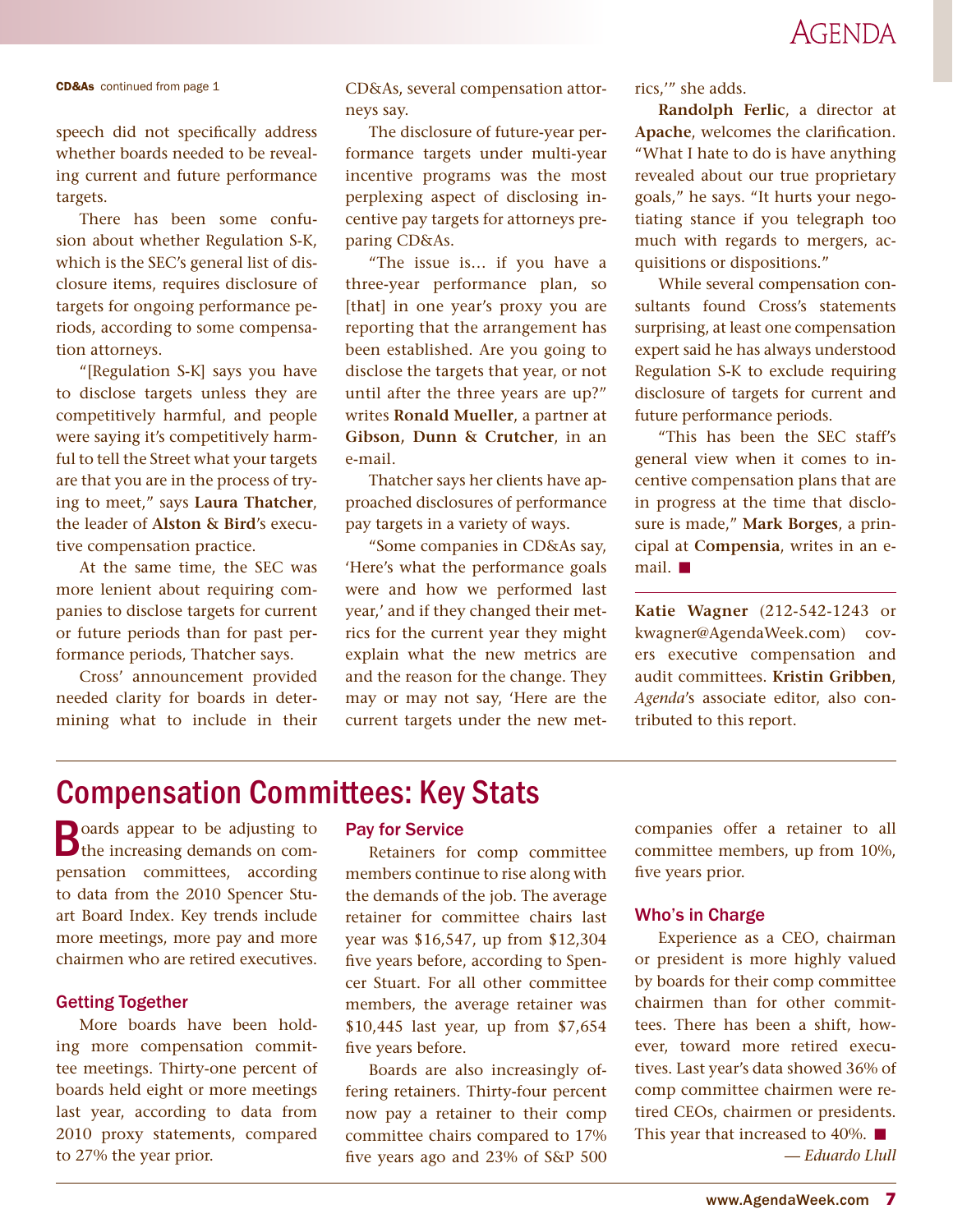worse stock returns during the crisis period.

Moreover, the report suggests that firms with higher institutional ownership "took more risk prior to the crisis, which resulted in larger shareholder losses during the crisis period," and that firms with more independent boards "raised more equity capital during the crisis, which led to a wealth transfer from existing shareholders to debtholders."

In this process, the report's authors — **David Erkens**, **Mingyi Hung** and **Pedro Matos** — charge that independent directors did not effectively monitor risk, with the result that major banks ended up dangerously overexposed.

"We found that independent directors didn't have an impact on risk taking before the crisis," says Erkens. "During the crisis, the steps they took often didn't help."

A number of groups, including the **American Accounting Association**, at which the USC report was presented this year, say boards need to add more directors with executive experience and expertise in the sectors in which the companies they lead operate.

**Ing-Haw Cheng**, a co-author of a separate study by Princeton and the University of Michigan, agrees: "Independence may be overrated compared to other aspects such as having a risk committee or having directors with relevant skills."

This raises the question: What is independence? While the USC study uses **ISS**/RiskMetrics independence standards, the Princeton/ Michigan study defines a director as independent if he or she is a nonexecutive, non-full-time employee of the company. But both defini-

<span id="page-7-0"></span>Independent Boards [continued from page 1](#page-0-0) ions hint at the problem many While these recent studies foboards face: Even as governance experts bemoan the shortage of director candidates with top management skills, the push for independence might preclude boards from drawing on a key body of experienced managers: insiders who have held or currently hold top executive positions in the company.

#### Experience Deficits on Boards

The result should not be surprising, says **Ira Kay**, managing partner at **Pay Governance**. "Boards are more independent, with fewer insiders and executives serving," he notes. "The trade-off is that in the process you lose experience on the board."

## Board Lessons Learned From Harsh Critique

- Effectively link pay to performance
- Determine pay metrics allowing appropriate risk levels
- Bring expertise to the board
- Be proactive to spot payperformance disconnects

Critics say drawing on lawyers, academic experts or former government officials because they are "independent" is a poor substitute for an insider's managerial experience, which might allow such directors to better control excessive risk taking. The Princeton/Michigan study underscored the importance of linking the two, citing the "persistently high residual compensation" that prevailed at firms noted for pliant boards and high risk exposures, including **Bear Stearns**, **Lehman Brothers**, **Citicorp**, **Countrywide** and **American International Group**.

cus on the financial services sector, one conclusion they make is that all boards need to be much stricter in curbing excessive CEO pay.

The authors of the Princeton/ Michigan study urge corporations to reconsider board structures and appointments. They note that even a principled independent board could be offset "in both firm culture and investor preferences for shorttermism and risk-taking."

The USC team's conclusion goes further, directly questioning whether board independence offers any guarantee of better governance: "Our findings cast doubt on whether regulatory changes that increase shareholder activism and monitoring by outside directors will be effective in reducing the consequences of future economic crises," they wrote.

## Challenging Conventional Wisdom

Advocates of independent boards say that these conclusions are misleading, in part because the reports consider only particular industry groups, using definitions of independence that might not comply with current standards set by the **SEC** or the **New York Stock Exchange** listing requirements.

But the data presented, covering 3- to 8-year time periods up through 2009, shows independent boards challenged to provide informed oversight of the executive compensation process, allowing management to engage in risky practices in order to push for higher pay. The USC study adds that this occurred despite U.S. financial firms having a high percentage of independent directors (85%) relative to those in other industries, such as manufacturing. A recent study prepared for the **Council of Institutional Inves-**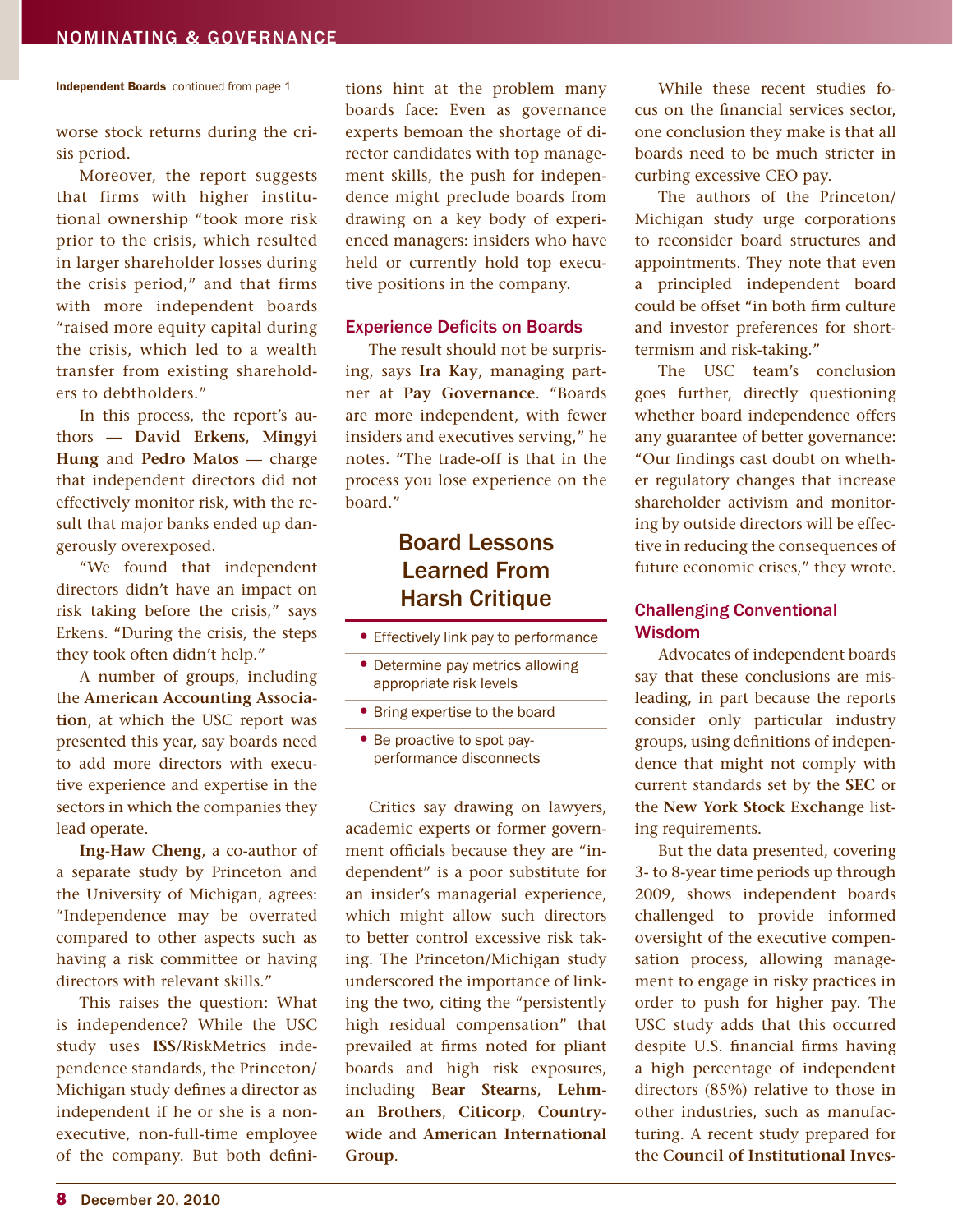<span id="page-8-0"></span>**tors** by **Paul Hodgson**, senior research associate at **The Corporate Library**, found that regardless of the degree of board independence, little or no Wall Street compensation was linked to long-term future performance measures, in contrast with policies at many non-financial companies, where incentive pay was awarded for hitting long-term performance targets.

While Hodgson questions the "narrow" definition of independence employed in the USC study, he warns that the record from Wall Street suggests "there is more to an effective board than independence."

Some independence advocates grudgingly agree. **Stephen Brown**, director of corporate governance at **TIAA-Cref**, says that while independent boards may "have [TIAA-Cref's] own long-term interests at heart," such independence isn't a guarantee of good governance. "We look at the issue of board governance on a case-by-case basis," he says. "We look at each director's track record. Beyond independence, we look at the quality of the director and their expertise."

Can independent boards get back on track? The consensus answer is a resounding "yes, but."

"Being independent doesn't necessarily mean that they will act independently," warns Hodgson, noting that such boards will fully link executive compensation to performance and risk factors only if shareholders apply pressure. He believes recent reforms may provide a major tool to do so: "The say-on-pay vote will, I believe, especially in the very worst instances, have a… dramatic [corrective] effect." ■

**Josh Martin** (212-542-1211 or jmartin@AgendaWeek.com) covers compensation and legal developments.

## Fewer Board Seats After Lawsuits Study suggests boards are protecting their reputations

#### *by Amanda Gerut*

A class action lawsuit may cause<br>independent directors to lose sleep, but it could also result in the loss of other directorships, a recent report concludes.

There is "strong descriptive evidence" that the number of board seats held by independent directors drops three years after misconduct related to misrepresentation of financial information is alleged by investors and a shareholder lawsuit has been filed, finds **Jason Schloetzer**, an assistant professor of accounting at **Georgetown University**'s **Mc-Donough School of Business.** 

Schloetzer is the author of a recent **Conference Board** research note on the subject in which he reports that 95.7% of directors who hold at least one other board seat lose at least one directorship, while 96.3% of directors who hold one other board seat lose the directorship.

A director's involvement in a shareholder lawsuit at one company could create concerns that the negative attention will spill over onto the other boards on which he or she serves. Activists and research firms have publicized board interlocks and in the past have referred to the directors as "problem directors." In addition, nominating and governance committees looking for new, qualified directors to serve on their boards may have to decide if it's worth recruiting a director involved in a past or ongoing lawsuit, or if a director currently serving on the board can effectively carry out his or her duties.

Schloetzer looked at research covering 113 companies involved in a shareholder class action lawsuit between 1998 and 2000 that used information in proxy statements to track director turnover. He says it's difficult to distinguish the actual drivers of the decline in directorships among hypotheses researchers have made.

"There is a meaningful risk to directors of losing other directorship opportunities when their board tenure coincides with the initiation of shareholder litigation pertaining to the firm's misrepresentation of financial information to investors," writes Schloetzer in an e-mail response to questions. "The results suggest that directors will almost always confront the question of losing other directorships if such litigation is initiated against the firm."

What's less clear from existing research, says Schloetzer, is whether other boards are less interested in serving with the director, or if the director has less interest in board work or less capacity to serve on other boards.

Some boards have begun reexamining policies for the nominating and governance committee or full board to consider governing when directors offer their resignations. Oftentimes such policies ask for a resignation after a material change in employment. But some boards have begun to question whether these policies should be broader in order to protect a board, a company and its shareholders from negative attention spreading from one company to another. The negative attention could be the result of a lawsuit

**Misconduct** continued on page 10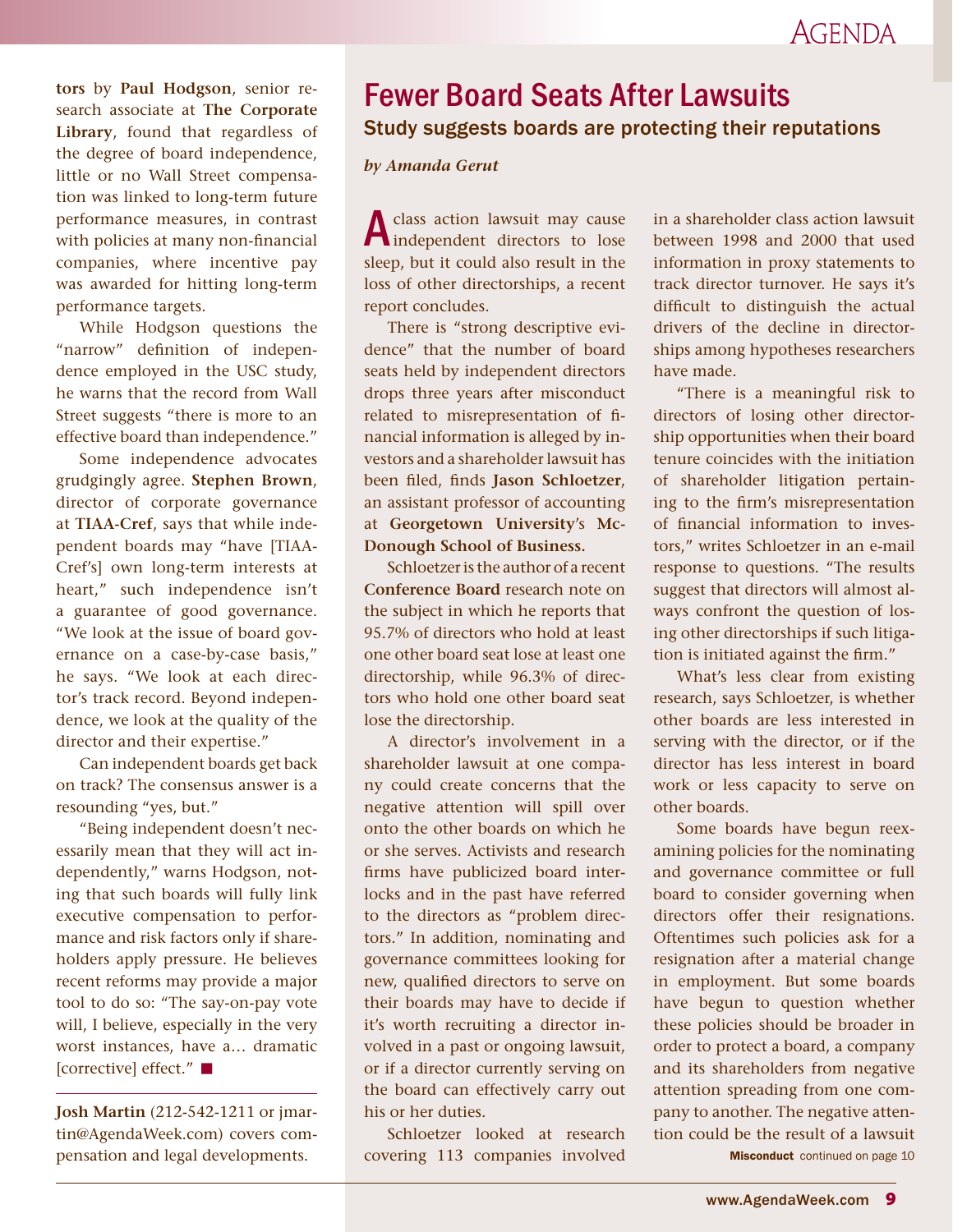Misconduct continued from page 9

or even smaller matters that gain attention in the media.

**Beverly Behan**, founder of consulting firm **Board Advisor**, says even shareholders that aren't traditionally activist in nature will often take the position that they don't want a so-called problem director representing their interests, she says. Shareholders may indicate that they will withhold votes for the director at the next annual meeting.

"This puts pressure on the Nominating Committees of the other board the director serves on not to re-nominate him/her, otherwise [they] risk controversy with shareholders and the embarrassment of the candidate not being re-elected at the Annual Meeting," Behan says in an e-mail response to questions.

Some have offered resignations because they have felt that it's unfair to tar one board because of problems at another company. And directors haven't wanted to face a battle with shareholders who have said they will withhold votes from the director if they're renominated, writes Behan.

Alternatively, nominating committees have opted not to renominate a director after discussing whether the director will have the time and attention to devote to the board during litigation and then bringing the matter before the full board. Because directors are elected by shareholders, forcing a director to resign is difficult, she says. Not renominating a director is often a board's only recourse if they feel the director should step down.

In some cases, committees have determined that the director has been a valuable part of the board and an effective director and have left it to shareholders to reelect the director.

**Keith Bailey**, a director on the boards of **Apco Oil & Gas International**, **Integrys Energy Group** and **MarkWest Energy Partners** and the retired chairman, president and CEO of **Williams Companies**, says each instance must be evaluated according to its own facts and circumstances. In addition, the existence of a lawsuit, particularly in these litigious times, doesn't mean a company doesn't have a strong culture that discourages misconduct simply because it was beset by a rogue trader, for example.

## **Disappearing** Board Seats

The frequency with which independent directors lose board seats after misrepresentation of financial information is alleged and a shareholder lawsuit is filed:

- 95.7% of directors who hold at least one other board seat (that is, in addition to the seat on the sued firm's board) lose at least one directorship.
- 96.3% of directors who hold one other board position lose this directorship.
- 79.2% of directors who hold two other board positions lose both of these directorships.
- 48.6% of directors who hold three or more other board positions lose all three directorships.

If the lawsuit plays out, however, and there's ultimately a judgment, the board would look closely at that judgment to see whether it concluded that the company, management or the board was culpable in some way, he says.

"Those are the kinds of facts you look at before you make any kind of judgment as to the appropriateness of a director's continuing involvement with your company," says Bailey.

Bailey also notes that he disagrees with the report's linking of shareholder litigation with directors' holding fewer board seats three years later.

In terms of recruitment, Bailey says his experience has been that the director involved in litigation typically raises the issue with the board recruiting him or her, and says the recruiting board would want to be aware of whatever is going on with the director in terms of litigation.

Behan says litigation is "absolutely" a red flag in terms of director recruitment and adds that some nominating and governance committees won't even consider a director who the committee feels has been ensnared by controversy. Other committees ramp up their due diligence and talk with more of the director's references to determine whether the person is really an effective director, possibly even one who pushed back at a troubled company but whose advice wasn't heeded.

The amount of time the director spent on the board of a troubled company may also be a factor that nominating and governance committees consider. If the director was relatively new, the board may not have as many questions as they would with a director who served for a longer time.

"On the flip side, directors who have been through something like this are often more aware of red flags indicating problems and [are] hyperalert to risk issues," says Behan. "This can be attractive to some boards."

**Amanda Gerut** (212-542-1246 or agerut@AgendaWeek.com) covers succession planning, board composition and director pay.

*Source: "Corporate Misconduct and the Market for Directorships"*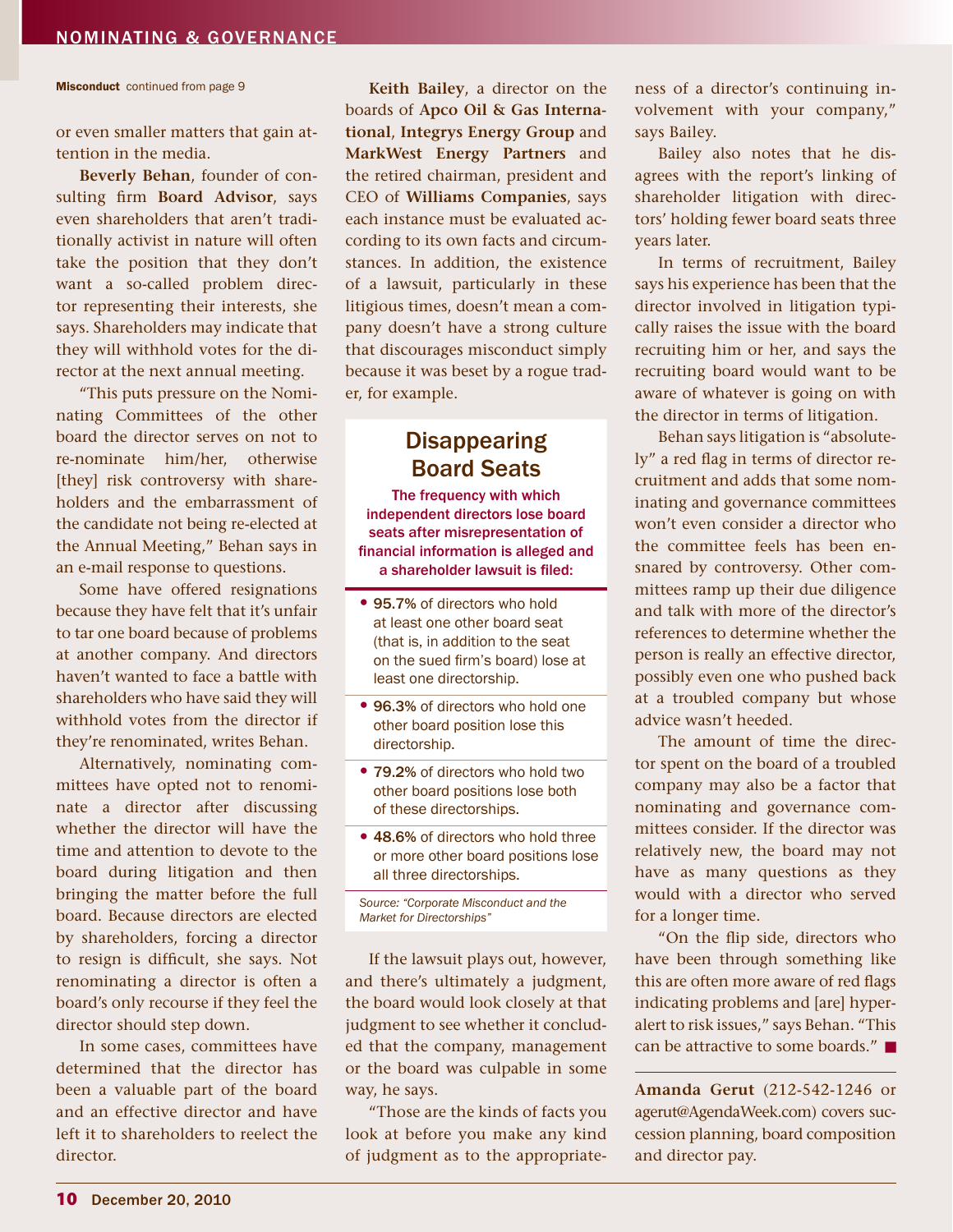# Visit Our New Website: www.AgendaWeek.com

| Welcome, Joe Director (Sign Out) - My Annount - 0 Saved Content - Customer Service                                                                                 | Our Bister Sites, 14                                                                            |
|--------------------------------------------------------------------------------------------------------------------------------------------------------------------|-------------------------------------------------------------------------------------------------|
|                                                                                                                                                                    |                                                                                                 |
| genda                                                                                                                                                              |                                                                                                 |
| <b>A Financial Times server</b>                                                                                                                                    |                                                                                                 |
| TOPICS OPINION & ANALYSIS RESEARCH COMMUNITY WEBCASTS & VIDEO<br>HOME                                                                                              | ABOUT US SUBSCRIBE<br>CONTACTURE                                                                |
|                                                                                                                                                                    |                                                                                                 |
| 2<br>December 13, 2010                                                                                                                                             | Search<br><b><i><u>Oshu</u></i></b> OGlossary                                                   |
|                                                                                                                                                                    | <b>Keyword Search</b>                                                                           |
| * Select Issue By Date + Previous lasue<br>First This lique. FDF of lique. Text x A A                                                                              | + Advanced Saarch                                                                               |
| Dodd-Frank Opens SEC Courts to Directors                                                                                                                           |                                                                                                 |
| A provision in the Dodd-Frank Act grants the SEC two added powers in lawsuits against directors and officers. .                                                    |                                                                                                 |
| Boards Gear Up for Golden Parachute Votes                                                                                                                          | Editor's Choice<br>$+$ $n$ $n$                                                                  |
| Companies are bracing for the release of an SEC final rule defining how shareholders will be called upon to vote on                                                | Welcome to Agenda's New                                                                         |
| golden parachute payments provided to top management.                                                                                                              | Website                                                                                         |
| Pfizer, Massey Split CEO-Chair Roles After Exits                                                                                                                   | Earlier this year we revamped our print edition.                                                |
| Two recent high-profile departures of CEO-chairmen resulted in the boards' splitting the role when they appointed<br>their new top executives.                     | based on your feedback to make it easier for<br>you to get the information you need. Now, we've |
|                                                                                                                                                                    | done the same to our website. More                                                              |
| Opinion & Analysis<br>- How Should Boards Deal With ISS in 2011?                                                                                                   |                                                                                                 |
|                                                                                                                                                                    |                                                                                                 |
| Visa, Bob Evans Eliminate Some Exec Contracts<br>Both boards are replacing the individual contracts with executive change-in-control (CIC) and severance plans "in | <u>л</u><br>Most Popular                                                                        |
| order to better reflect current compensation practices and trends," according to B-Ks filed by each company.                                                       | Louit 5 homoes                                                                                  |
|                                                                                                                                                                    | Emated Saved Commercial                                                                         |
|                                                                                                                                                                    | 1 The Future of Stock Options                                                                   |
| <b>Topics</b><br>· All Topics                                                                                                                                      | 2 Say-on-Pay Frequency: What Should                                                             |
| Nomination & Governance<br>Legisl & Regulatory<br>Corporate Birategy<br>Shareholders                                                                               | Boards Support?                                                                                 |
|                                                                                                                                                                    | 3 Walgreen Takes New Approach to                                                                |
| Succession Planning<br>Governance<br>. Developing a Plan for the "Hit-by-a-Bus Somario"<br>· Governance Merger Reflects Growth in ESG Ratings                      | Peer Groups                                                                                     |
| - Wanted: CEOs With CFO Experience<br>· Board Practices That Work                                                                                                  | 4 ISS Takes Stance on Frequency of Say                                                          |
| · When Do Succession Disclessures Go Too Far?<br>· Key SEC Staffer Mostly Praises 2010 Disclosures                                                                 | on Pay Votes                                                                                    |
| <b>Board Structure</b><br>Director Recruitment/Evaluation                                                                                                          | 5 A Window Into One Board's<br>Succession Plan                                                  |
| How Should Boards Build Short Lists of Prospective<br>* Pflase, Massey Split CEO-Chair Roles After Exits<br>Directors?                                             |                                                                                                 |
|                                                                                                                                                                    |                                                                                                 |

## What's New…

The "My Account" link at the top of the page allows you to easily manage the e-mails you receive from *Agenda*, as well as other account preferences related to your subscription.



1

Added links in the main navigation bar and the right column to help you access past *Agenda* articles and issues more easily.



4

At the bottom of each page, you will now find content categories, which will help you dig deeper into specific topics.

New "Most Popular" box in the right-hand column, so you can see what your peers are viewing, e-mailing, saving and commenting on.



A Financial Times Service